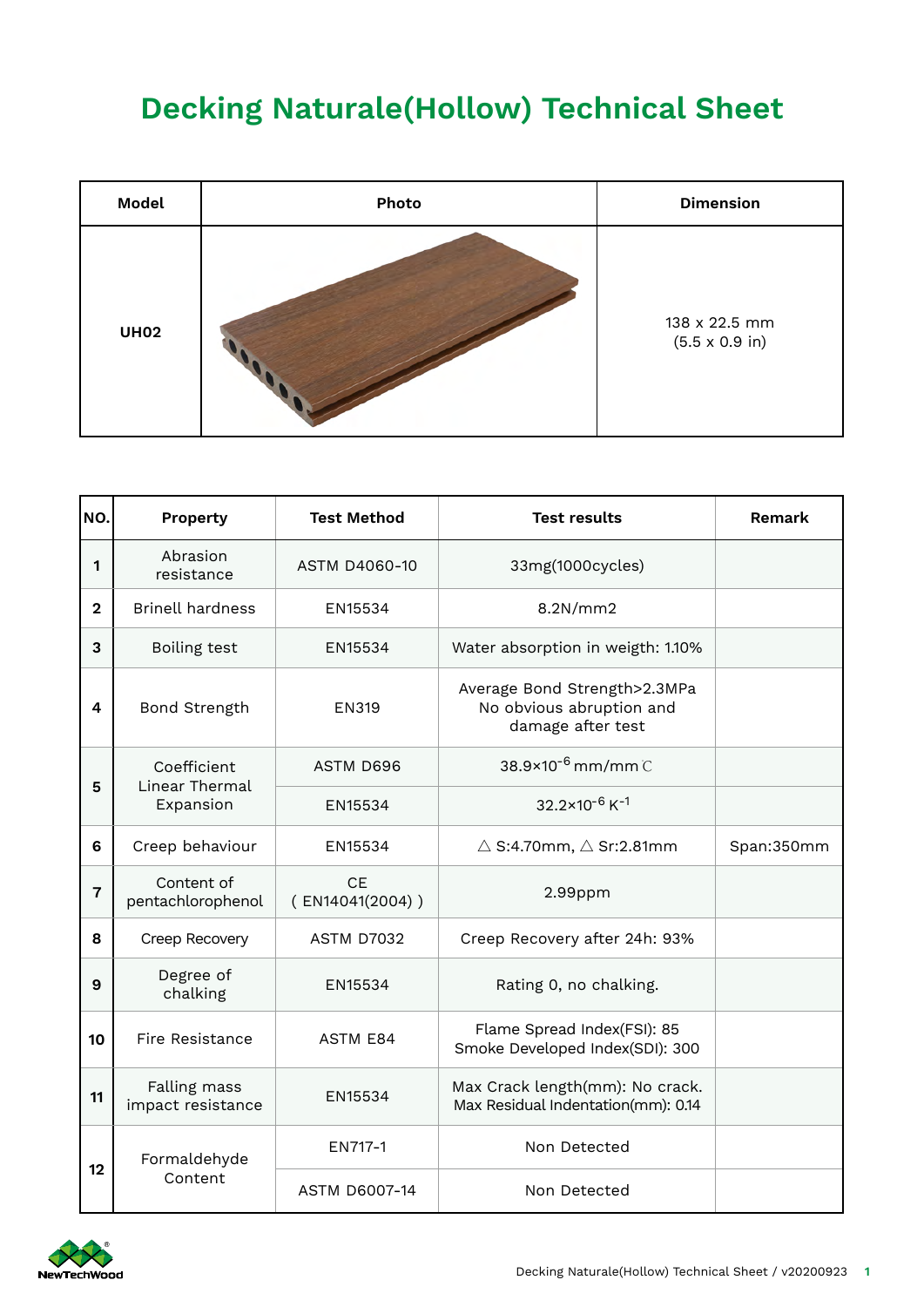| NO. | <b>Property</b>                                           | <b>Test Method</b>      | <b>Test results</b>                                                                                                                                                                                | Remark     |
|-----|-----------------------------------------------------------|-------------------------|----------------------------------------------------------------------------------------------------------------------------------------------------------------------------------------------------|------------|
| 13  | Flexural<br>properties                                    | EN15534                 | Bending Strength: 26.2Mpa,<br>Modulus of elasticity: 3.10Gpa,<br>Maximum load: 4537N,<br>Deflection at 500N: 0.88mm                                                                                | Span:350mm |
|     |                                                           | ASTM D6109              | MOR:24.8MPa, MOE:3495MPa                                                                                                                                                                           | Span:368mm |
| 14  | Heavy Metal<br>Content                                    | EPA3051                 | Sb:ND, As:ND, Se:ND, Sn:ND                                                                                                                                                                         |            |
| 15  | Heat reversion                                            | EN15534<br><b>EN479</b> | Test temperature: 100 ℃ :0.17%                                                                                                                                                                     |            |
| 16  | Heat build-up                                             | EN15534                 | △ T=-2.7 C                                                                                                                                                                                         |            |
| 17  | Impact<br>Resistance                                      | ASTM D4226              | MFE>396J                                                                                                                                                                                           |            |
| 18  | Lead Content Test                                         | EUNo.628/2015           | Non Detected                                                                                                                                                                                       |            |
| 19  | Mould resistance                                          | ASTM G21                | Rating 0                                                                                                                                                                                           |            |
| 20  | Moisture Content                                          | EN15534<br>EN322        | 0.83%                                                                                                                                                                                              |            |
| 21  | Moisture<br>resistance under<br>cyclic test<br>conditions | EN15534                 | Original MOR: 27.4Mpa<br>After exposure,<br>MOR: 24.8Mpa, Decrease: 9.6%.                                                                                                                          |            |
| 22  | Neutral salt spray<br>test                                | <b>ASTM B117-2011</b>   | After 200 hours tests, there was<br>no visible change appeared on<br>the surface:<br>Front surface: $\triangle$ E*=1.22,<br>Grey Scale:4-5<br>Back surface: $\triangle$ E*=1.06,<br>Grey Scale:4-5 |            |
|     |                                                           | EN15534<br>ISO9227      | $\triangle$ E <sup>*</sup> =1.42,<br>Grey Scale=4 (Exposure 96h)                                                                                                                                   |            |
| 23  | Pb, Cd, Hg, $Cr6+$                                        | RoHs-IEC62321           | Pb:ND, Cd:ND, Hg:ND, Cr <sup>6+</sup> :ND                                                                                                                                                          |            |
| 24  | Resistance to<br>scratch test                             | ISO4586-2               | Rate 2                                                                                                                                                                                             |            |
| 25  | Resistance to<br>indentation                              | EN15534                 | Apply 2000N load Brinell<br>hardness: 72Mpa, Rate of elastic<br>recovery: 65%                                                                                                                      |            |
| 26  | Resistance<br>to artificial<br>weathering                 | EN15534<br>ISO4892-2    | After 2000h exposure $\triangle$ E*=1.09,<br>Grey Scale=4-5                                                                                                                                        |            |
| 27  | Rockwell<br>Hardness                                      | ASTM D785               | 78.7R                                                                                                                                                                                              |            |